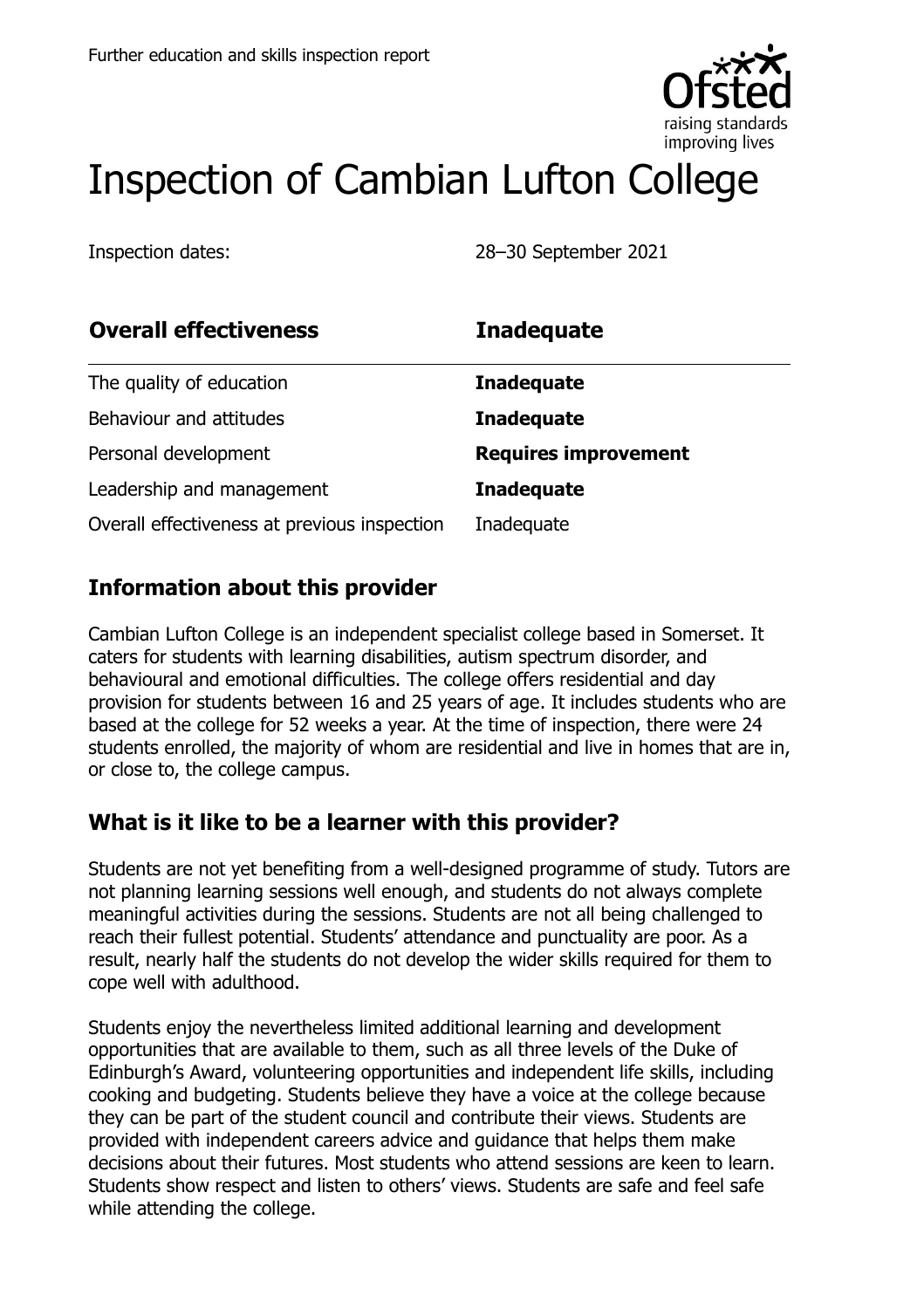

#### **What does the provider do well and what does it need to do better?**

Leaders and managers are not yet doing enough to tackle the poor quality of education. They have, however, reviewed the structure and curriculum of the college and are in the process of developing a coherent new curriculum for students. This has yet to have an impact.

Most tutors complete tasks set for students rather than letting them work through it themselves. They do not check students' understanding of what they have been taught well enough, nor do they use assessment effectively to monitor students' progress. Tutors' teaching is too often uninspiring and does not challenge or motivate all students to learn.

Students have comprehensive behaviour plans in place which include information designed to help staff deal with any sudden changes in students' behaviour. However, tutors and support assistants are not routinely using these plans to prepare students for specific activities or to manage difficult situations. For example, a tutor and support assistant's lack of preparation put an unwilling student under pressure to participate in an activity. This ended badly, with the tutor having to physically intervene.

Nearly half of the students on the independent living programme are not benefiting from working in groups with their peers. Consequently, they are not developing their social and communication skills sufficiently.

Teaching staff have completed useful training in how best to manage students' attendance and punctuality. Nevertheless, this has yet to make either a significant or sustained improvement in improving students' attendance, and their punctuality is still too often poor. During the inspection, students living on site did not always attend sessions or had to be woken up when late. Students who arrive late to sessions are not challenged by tutors.

Leaders have introduced training for tutors to develop individual learning programmes that challenge students and enable them to make good progress. It is too early to judge the impact of this training on students' learning.

Leaders have not developed an extensive curriculum for students' personal development. Students have only a limited choice of activities to take part in outside of the timetabled programme to develop their interests and talents. This curriculum is particularly narrow for residential students. All students attend performing arts classes, but those who have not chosen to do so are unwilling participants. They would prefer other options, such as bowling, storytelling or using computers. There are very limited opportunities for students to participate in sports and leisure activities.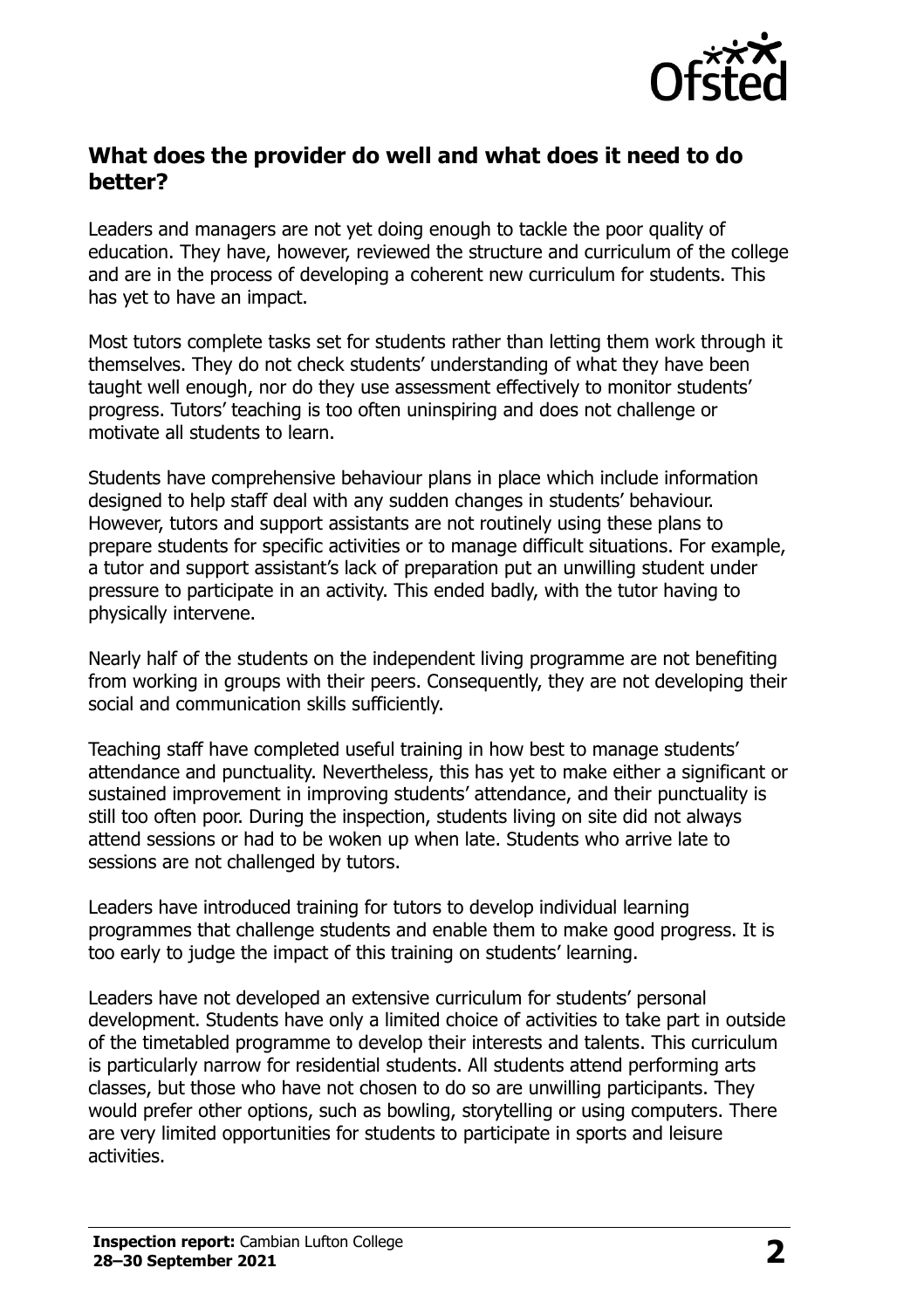

Tutors do not use their teaching support assistants well enough in learning sessions to enable students to develop resilience, confidence and independence. This hinders the students' transition to adulthood. For example, tutors do not always share session plans with these assistants. As a result, the assistants are unsure of what help to provide students other than simply encouraging them to participate or to behave appropriately.

Students can visit a newly established 'employment hub', where they receive appropriate advice and guidance about their future employment plans. However, tutors do not then take account of students' career choices in order to prepare them for further education, training, employment or living more independently. Managers review local labour needs to match student work opportunities in preparation for employment, but there has been a lack of placements due to the pandemic.

Leaders and managers do not ensure that the curriculum is preparing students well enough for life in modern Britain. Students do not have sufficient depth of knowledge about how to protect themselves from radicalisation, extremist views or understand how to be active citizens who contribute positively to society.

Staff know their students well. Most have a calm and patient approach which supports learning. They speak clearly when giving instructions or providing guidance. As a result, the majority of students who attend sessions take part in their learning. Most positively, students working in the kitchens receive a warm welcome from staff, arrive on time, in clean clothes, and follow rules, such as washing their hands, willingly. Students understand staff's expectations for their behaviour and attitude while on work experience or volunteering.

Tutors make good use of the extensive college facilities to maximise students' participation in practical activities. For example, in the land-based programme, there is the capacity for wet and dry weather activities, such as making wooden plant labels or collecting windfalls for animal feed.

Most students understand how to keep themselves healthy and the importance of a balanced diet. If any student's health or diet becomes a concern, managers intervene and provide support. Managers monitor individual student's progress using safeguarding meetings. Some students benefit from gym sessions to promote their physical health, but only a few of the learners who have the cognitive capability recognise how keeping physically well has a positive impact on their mental health.

In order to improve students' experience of their programmes, leaders and managers seek students' views. Students with different educational needs can freely express their opinions and points of view. Students who use non-verbal communication are supported well, so that they can share their views through signing, using pictorial sheets and email. Student feedback is collated and used well to inform leaders' overall improvement action planning.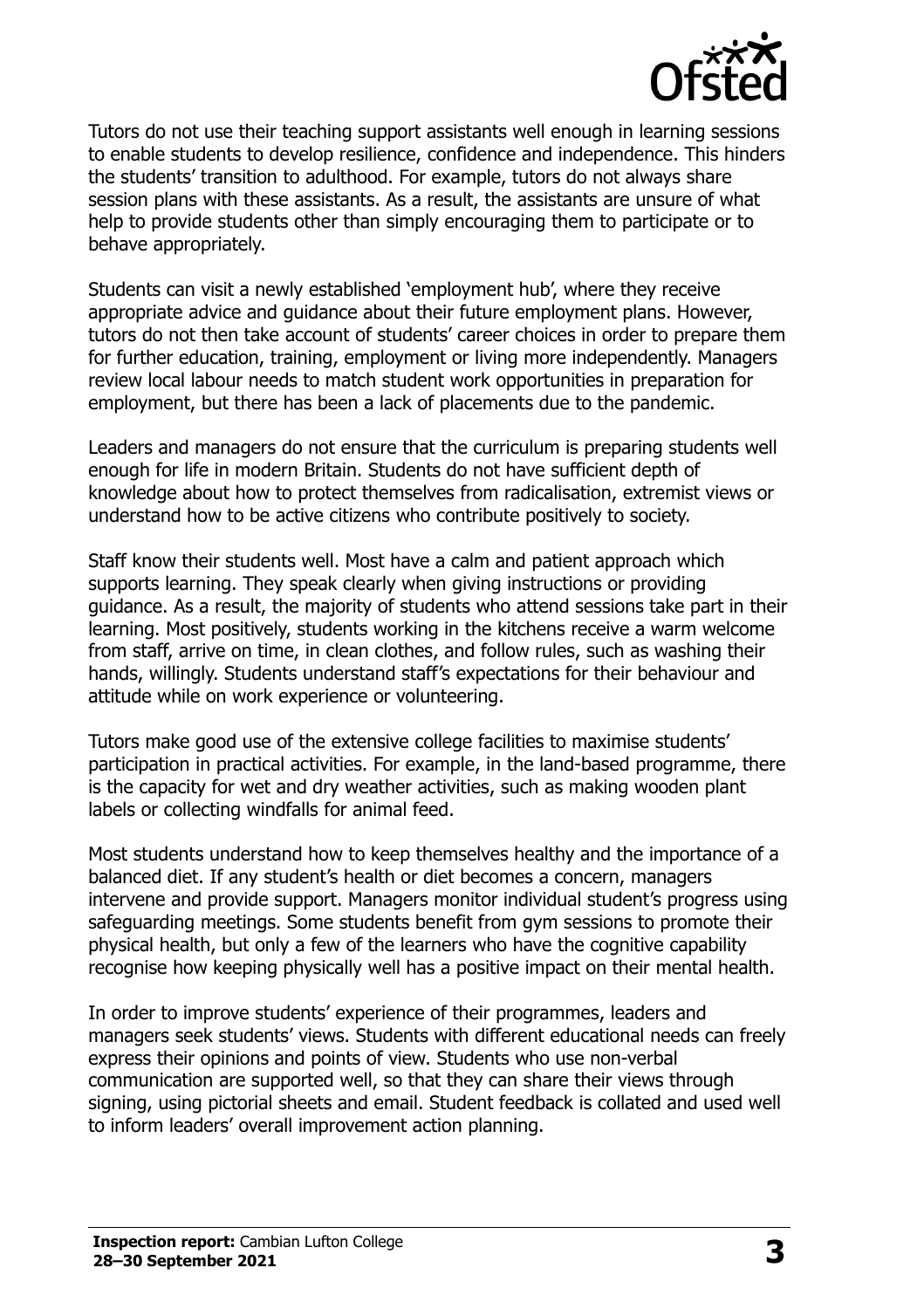

Staff have developed positive relationships with the local community and employers. Students benefit from volunteering opportunities in the local area, such as working with alpacas and gardening at a National Trust site.

Governors understand the college's strengths and weaknesses and have developed the senior leadership team in a caring and supportive way. They recognise that much is work in progress. They have contributed effectively to ensuring that safeguarding meets statutory requirements, and they manage ongoing compliance by completing regular audits on the single central record and recruitment processes.

# **Safeguarding**

The arrangements for safeguarding are effective.

Procedures have been revised since the previous inspection and there is a positive culture of keeping students safe. Staff are vigilant and record incidents promptly. Information is shared swiftly with managers, who then act quickly to resolve or refer the case to a specialist agency. Staff have developed good relationships with multiple agencies. Staff quickly de-escalate peer-on-peer behavioural issues and take action to reduce their reoccurrence.

Students could explain how they stay safe when working online. Curriculum planning to introduce students to topics in depth, such as the Prevent duty, toxic masculinity or avoiding eating disorders is still being developed. Similarly, staff are at an early stage of raising students' awareness of the risks of sexual violence and harassment.

# **What does the provider need to do to improve?**

- Rapidly finalise an ambitious and high-quality curriculum that enables students to swiftly develop new skills, knowledge and behaviours that enable them to be successful in life.
- $\blacksquare$  Ensure teachers work effectively with support assistants to share and use assessment outcomes effectively to monitor students' progress and plan individual learning that develops their skills, knowledge and behaviours.
- Implement clear strategies to ensure students attend well and are punctual at sessions and ready to learn.
- Expand the opportunities for students to participate in volunteering, work experience and paid employment in the vocations they wish to work in.
- Create an enrichment programme that all students can participate in willingly, and that helps improve their personal development and social skills.
- I Identify the local risks of radicalisation and extremism and ensure staff use this information to provide training to students of the risks they may encounter.

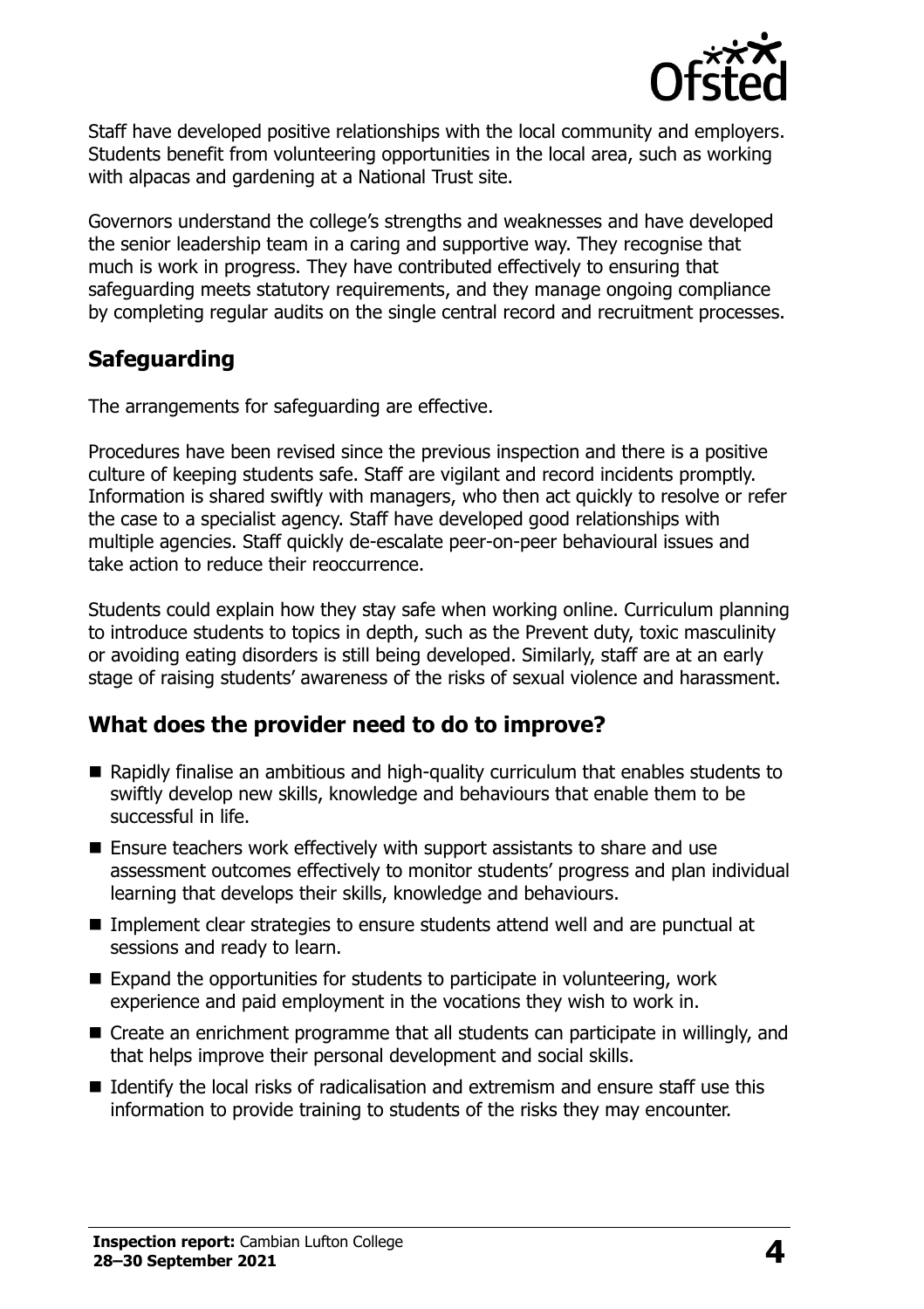

|  |  | <b>Provider details</b> |  |
|--|--|-------------------------|--|
|  |  |                         |  |

| Unique reference number      | 131921                                                                                             |
|------------------------------|----------------------------------------------------------------------------------------------------|
| <b>Address</b>               | Lufton                                                                                             |
|                              | Yeovil                                                                                             |
|                              | <b>BA22 8ST</b>                                                                                    |
| <b>Contact number</b>        | 0800 138 1184                                                                                      |
| Website                      | www.cambiangroup.com/ourservices/servi<br>ce/home/tabid/106/id/162/s/17/xmps/181<br>6/default.aspx |
| <b>Principal/CEO</b>         | Sophia Cursons                                                                                     |
| <b>Provider type</b>         | Independent specialist college                                                                     |
| Dates of previous inspection | 25 to 27 June 2019                                                                                 |
| <b>Main subcontractors</b>   | Not applicable                                                                                     |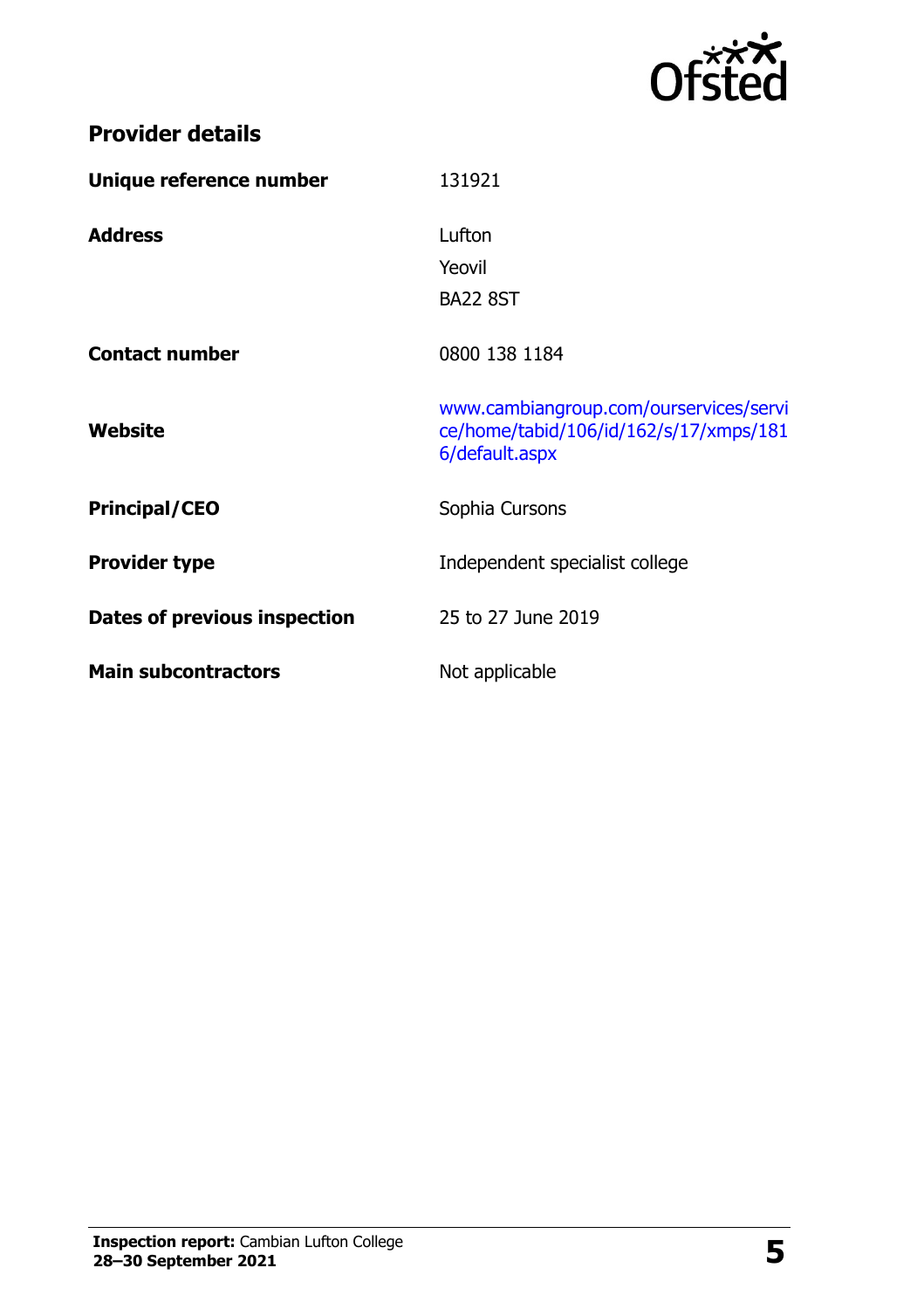

# **Information about this inspection**

The inspection team was assisted by the Head of Education as nominee. Inspectors took account of the provider's most recent self-assessment report and development plans, and the previous inspection reports. The inspection was carried out using the [further education and skills inspection handbook](http://www.gov.uk/government/publications/further-education-and-skills-inspection-handbook-eif) and took into account all relevant provision at the provider. Inspectors collected a wide range of evidence to inform judgements, including visiting learning sessions, scrutinising students' work, seeking the views of students, staff, and other stakeholders, and examining the provider's documentation and records.

#### **Inspection team**

Lyn Bourne, lead inspector Ofsted Inspector Russell Shobrook Her Majesty's Inspector Tina Pagett **Her Majesty's Inspector** Christine Lacey **Ofsted Inspector**